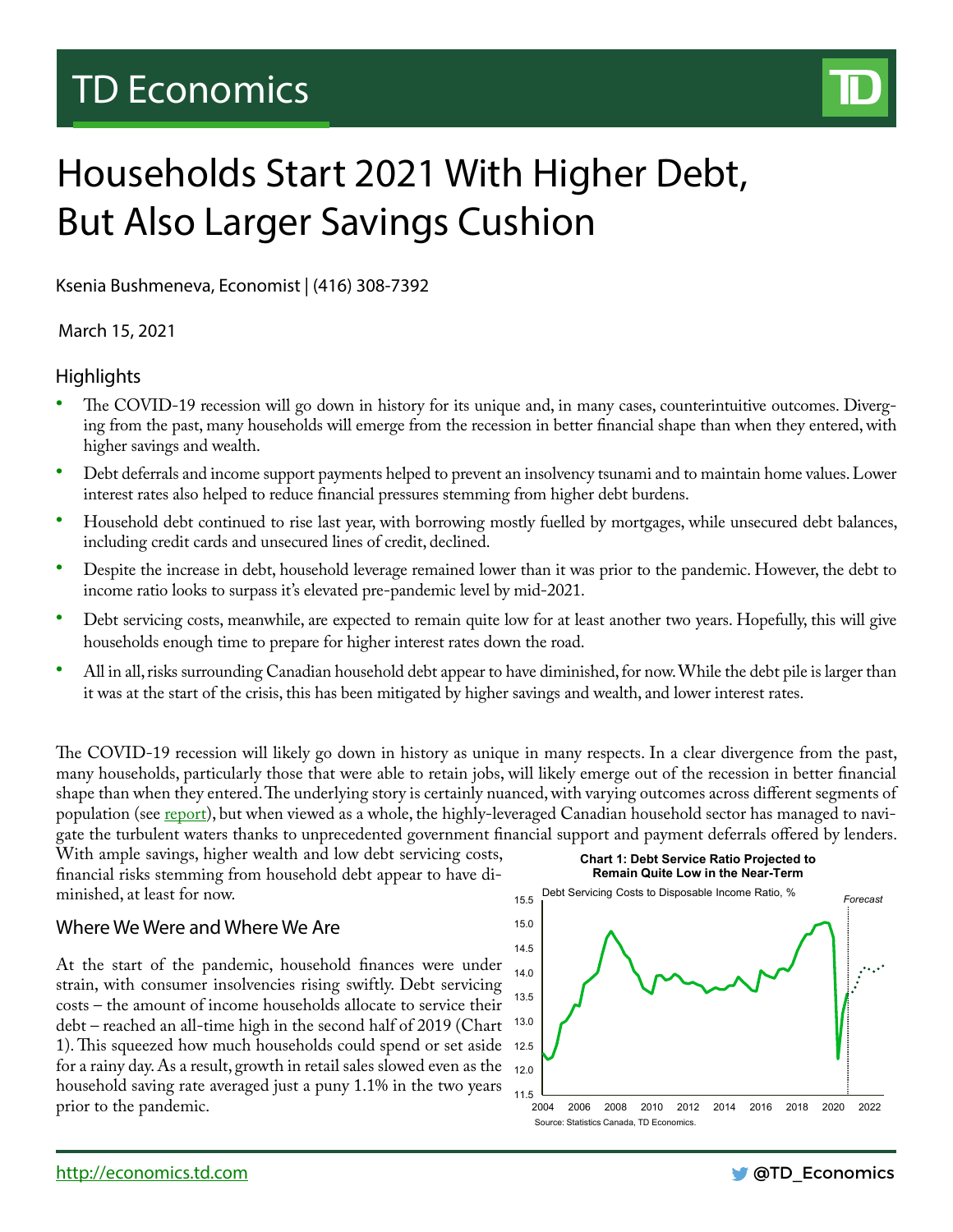

#### **Chart 2: Consumer Insolvencies Fall Precipitously**



**Chart 3: Canadians Likely Built up over \$200 Billion in Savings Last Year**



Fast forward to the present. After plummeting at the start of the crisis, consumer insolvencies have since edged up, but, as of the end of 2020, were still down by nearly 30% (Chart 2). In fact, the decline in consumer insolvencies is the mirror image of the increase experienced during the global financial crisis. At the same time, the household saving rate surged to nearly 30% at the peak of the crisis as spending plummeted due to lockdowns and income rose thanks to government support programs. The household saving rate has since fallen to 12.7% in the fourth quarter of 2020, but remains elevated relative to history. All in all, we estimate that over the course of 2020, households have accumulated around \$200 billion in excess savings (Chart 3, [report](https://economics.td.com/prospects-canadian-consumers)).

### Debt Pile Continues to Grow…

With Canadians saving at never-before-seen levels, one would think that the extra cash in bank accounts combined with high uncertainty and joblessness, would limit household appetite for credit. And, indeed, balances on credit cards and lines of credit have declined. Nonetheless, total household debt still managed to rise last year. We chalk up the resilience of overall borrowing to three factors. First, debt deferrals and government income supports helped most borrowers to remain current on their debt payments. This, in turn, prevented mass defaults and a decline in the stock of debt that would have followed. Second, due to the outsized impact of the pandemic on lower-skilled jobs, most higher-income households, which hold the bulk of the household debt (Chart 4), have continued to borrow. Third, falling mortgage rates reduced borrowing costs and increased demand for mortgages. As result, household debt ended last year higher both in absolute (+4.1% y/y) and per capita terms (Chart 5).

As a share of household disposable income, overall debt remains lower than it was prior to the pandemic. However, this largely reflects the strong lift to disposable income (i.e.,

#### **Chart 4: Households in the Top Two Income Quintiles Hold 70% of Debt**



Source: Statistics Canada (Survey of Financial Security 2019), TD Economics.



#### **Chart 5: Household Debt per Capita Continued to Climb in 2020**

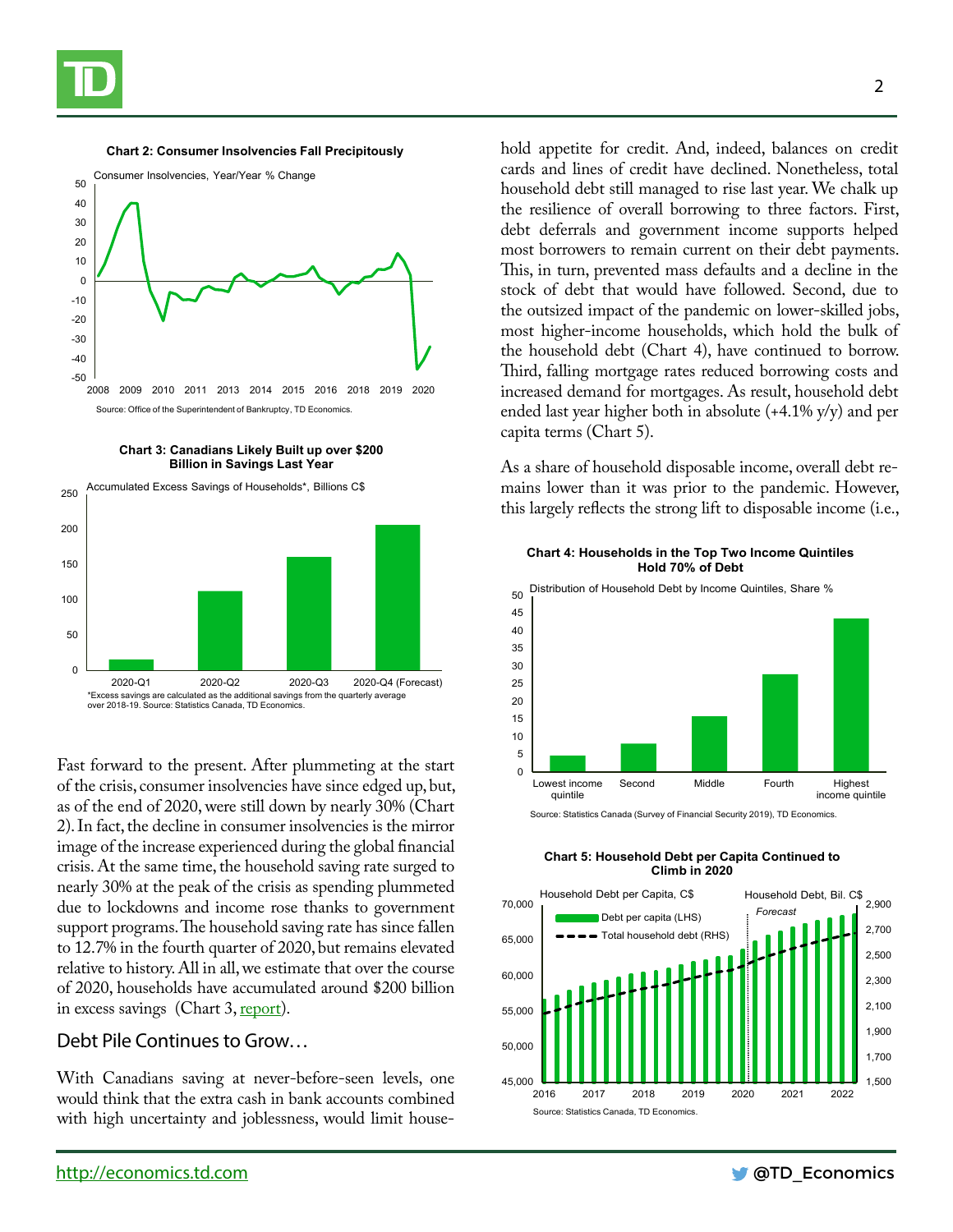







the denominator) provided by government income support programs. This temporary improvement has already begun to reverse and, based on our income and debt growth projections, the debt-to-income ratio could surpass its pre-pandemic level in the coming quarters (Chart 6).

## … Fueled Mostly by Mortgages

Even before the pandemic, mortgages accounted for the lion's share of household debt in Canada. However, the pandemic supercharged the housing market, with mortgage loans rising at a brisk clip of 7.6% year-over-year  $(y/y)$  at the end of last year – a pace not seen since 2011. As a result, mortgages made up 68% of the total household debt at the end of 2020 – up from 66% just a year earlier. If we add other real estate secured credit, such as HELOCs and non-residential mortgages, this share rises to 78.5% - a historical high since Statistics Canada began collecting its data in 1990. HELOC debt declined in the first half of 2020, but rebounded briskly over the latter half of the year alongside booming home sales and increased home renovations. Personal loans – consisting mainly of auto loans – also benefited from the booming housing market. Following a small decline during the spring lockdown, balances on personal loans were quick to rebound, supported by the solid demand for cars.

If there is one area where households have tapered their borrowing, it's unsecured consumer credit (credit cards and unsecured lines of credit), where balances are 12% lower than a year ago (Chart 7). Most of the decline occurred in the spring, when tough lockdown measures significantly limited spending options, leading to a sharp drop in household outlays. However, even as the economy reopened and online shopping proliferated, balances on credit cards and lines of credit remained subdued as saving rate remained high and spending options limited, particularly on travel, entertainment and dining out.

## Low-Income Households Get a Temporary Reprieve

In recent [reports](https://economics.td.com/gbl-pandemic-inequality) we have discussed the uneven impact the pandemic has had on various demographic groups. Lower income and younger Canadians, in particular, have experienced disproportional job losses. Government income support programs have helped to mitigate losses, and in many cases more than offsetting the drop in wage income. Indeed, as a result of these measures, lower-income households have seen the largest boost to disposable income, which surged by 34% in the second quarter of 2020. This led to a decline in the income gap between the lowest- and the highest-income households. As a direct result of government measures to shore up income, lower-income households have also seen the largest decline in their debt-to-income ratio (Chart 8).



**Chart 8: Low-income Households See the Largest Drop in Debt-to-income Ratio**

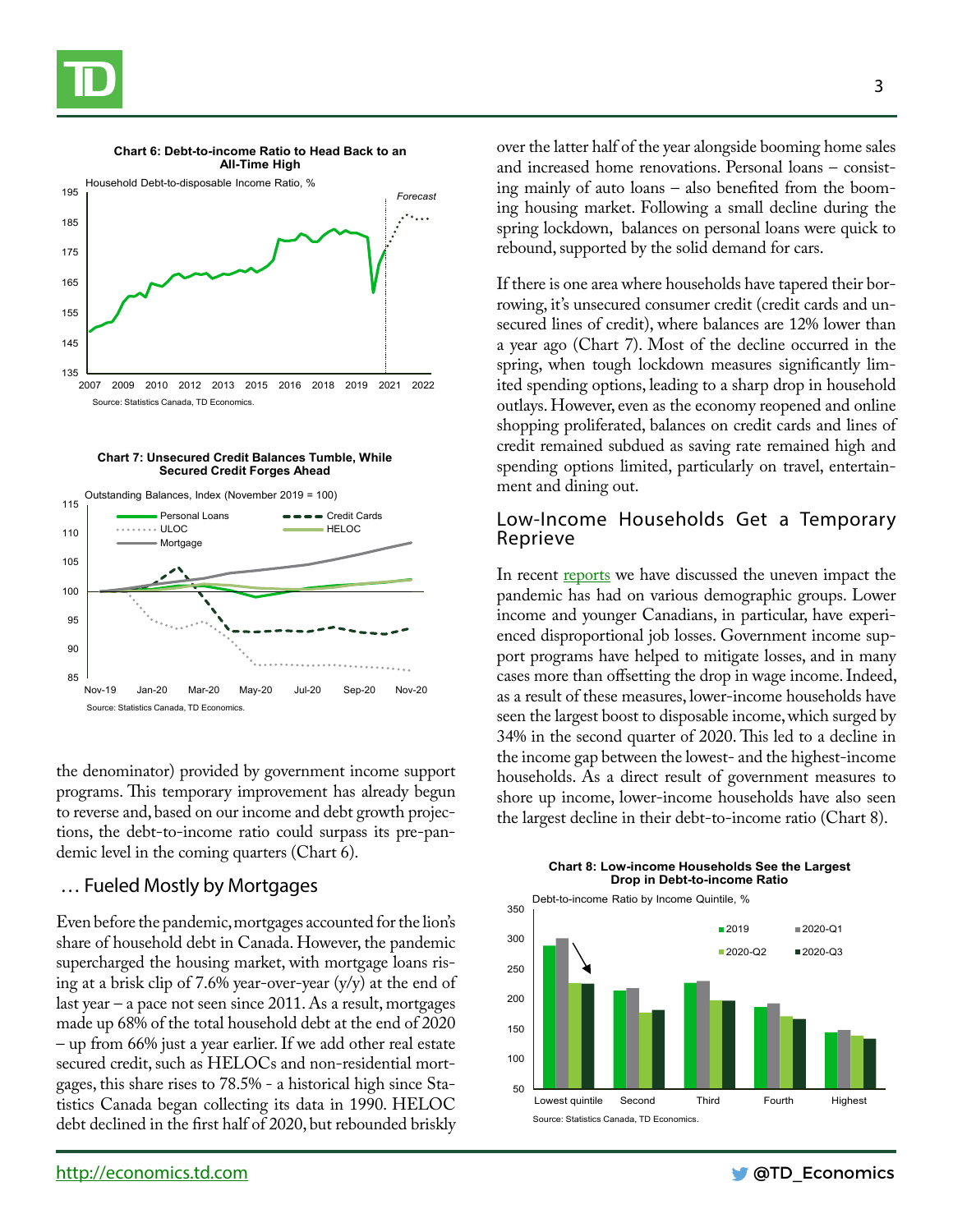

A portion of those income support payments have been used for debt repayment. According to Statistics Canada, households in the lowest income quintile reduced their non-mortgage debt more than households in other income brackets. Non-mortgage debt balances have also declined across all age groups, except for the youngest borrowers (those between the ages of 18 and 25) (Chart 9). While reducing or limiting their non-mortgage debt accumulation, younger and lower-income households increased their mortgage liabilities at a faster rate than other households.1 With home prices rising briskly last year, increased participation in the housing market has likely paid off: low-income and younger households experienced larger improvements in net worth relative to other households (Chart 10).

Overall, these developments are encouraging. We know that most households filing for insolvency are lower-income renter households. In 2019, less than one-fifth of households declaring insolvency, were homeowners.2 In contrast, nearly 90% of those financially struggling households had credit



**Chart 9: Non-Mortgage Debt Balances Declined for** 



Source: Equifax (data as of 2020-Q3), TD Economics.

18-25 26-35 36-45 46-55 56-65 65+



4

card debt, with the median balance of nearly \$14,000. This is nearly five times above median credit card and installment debt for an average household, which amounted to \$3,000 in 2019.

Taking a longer view, improvements in income and wealth last year did little to address the persistent income and wealth gaps that exist for low-income and young households. Wealth held by low-income households is on average just 30% of wealth held by the average-earning household. Meanwhile, households in the highest income brackets hold roughly 2.5 more wealth than the average household. These inequalities have changed very little during the pandemic, but at least, thanks to the government programs, they have not become worse. Looking ahead, significant deterioration in housing affordability, structural changes in the economy and the eventual reduction in government support payments may pose risks to the financial well-being of low-income and younger households.

## Risks Shift to the Back Burner for Now

All in all, risks surrounding Canadian household debt appear to have abated, at least for now. While the debt pile is larger than it was at the start of the crisis, this is mitigated by higher level of household savings, lower interest rates, and higher net worth which is up 9% from the year ago, thanks to booming equity values and home prices. Still-accommodative fiscal and monetary policies will help to keep default risks at bay. Surveys show that households used about a third of CERB payment to pay down debt last year. A decline in unsecured debt balances is a positive development as well since this type of debt often carries higher interest rate relative to other debt forms. These type of loans are also more susceptible to future interest rate increases, since much of this category is made up of variable rate loans.

For the time being, rates and debt servicing costs remain low, however, the outlook is not without risks. While both the Bank of Canada and the Federal Reserve have communicated their intentions to keep rates low for a considerable period of time, large household savings, rising vaccination rates and fiscal stimulus both in Canada and south of the border, could accelerate recovery, prompting earlier than anticipated increases in policy and market-based interest rates. This is already on full display in the bond markets, with 5-year bond yields rising by 40 basis points since the end of January.

Ultimately, higher level of household debt and leverage leaves households more susceptible to future interest rate

-3.5 -3.0 -2.5 -2.0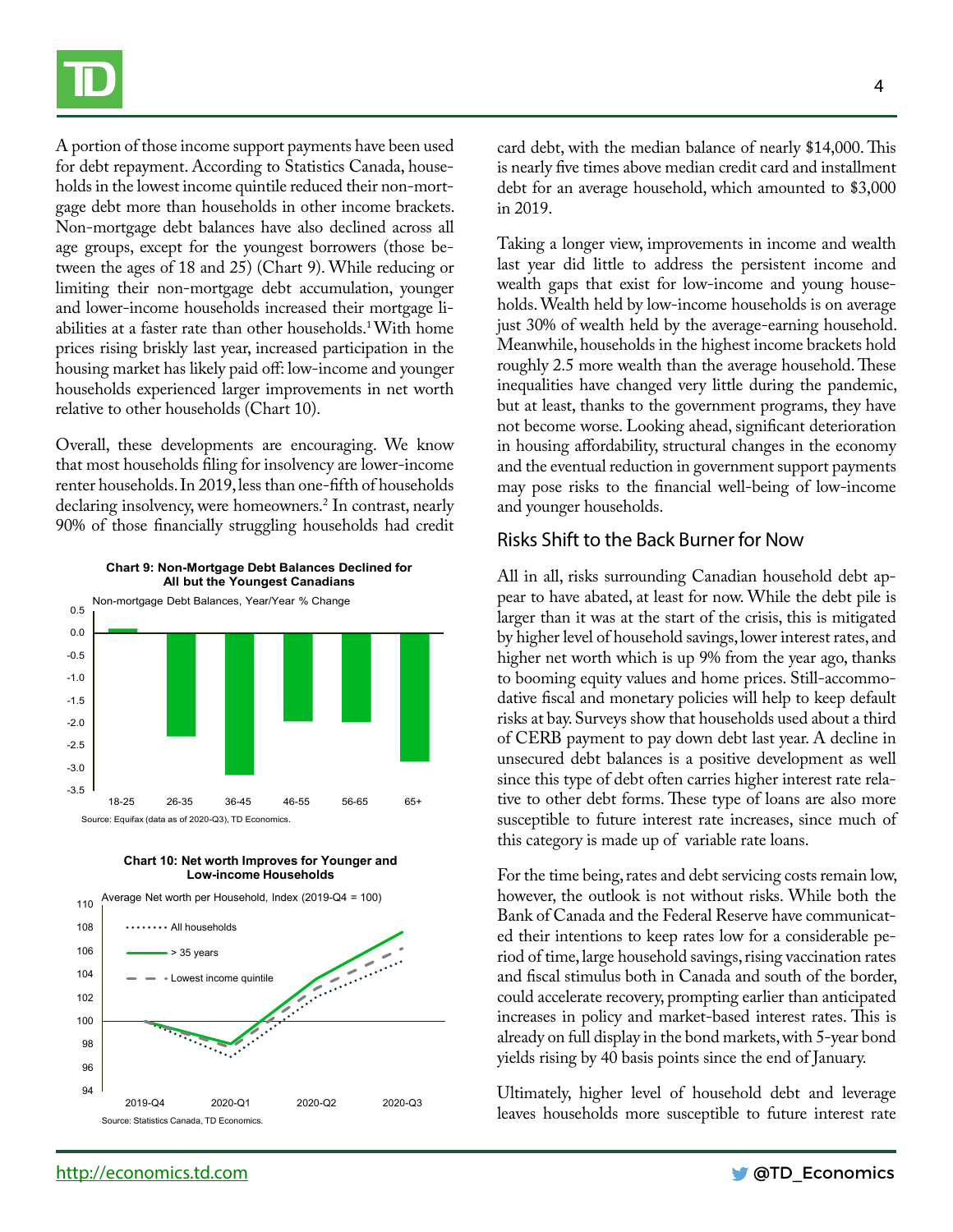



**Chart 11: The Performance of Previously-deferred** 

increases. On this front, debt servicing costs are expected to edge gradually higher but still remain relatively low at least for the next two years, hopefully giving Canadian households time to prepare for higher debt servicing costs down the road.

Lastly, while the much-feared deferral cliff has so far not materialized, performance of the previously-deferred accounts deteriorated between September and December. In December, the share of accounts that were at least 30-days past due was higher for accounts with expired deferrals than for all accounts prior to the pandemic - something that was not the case in September (Chart 11). This suggests that this cohort of borrowers continues to experience increased levels of financial stress.